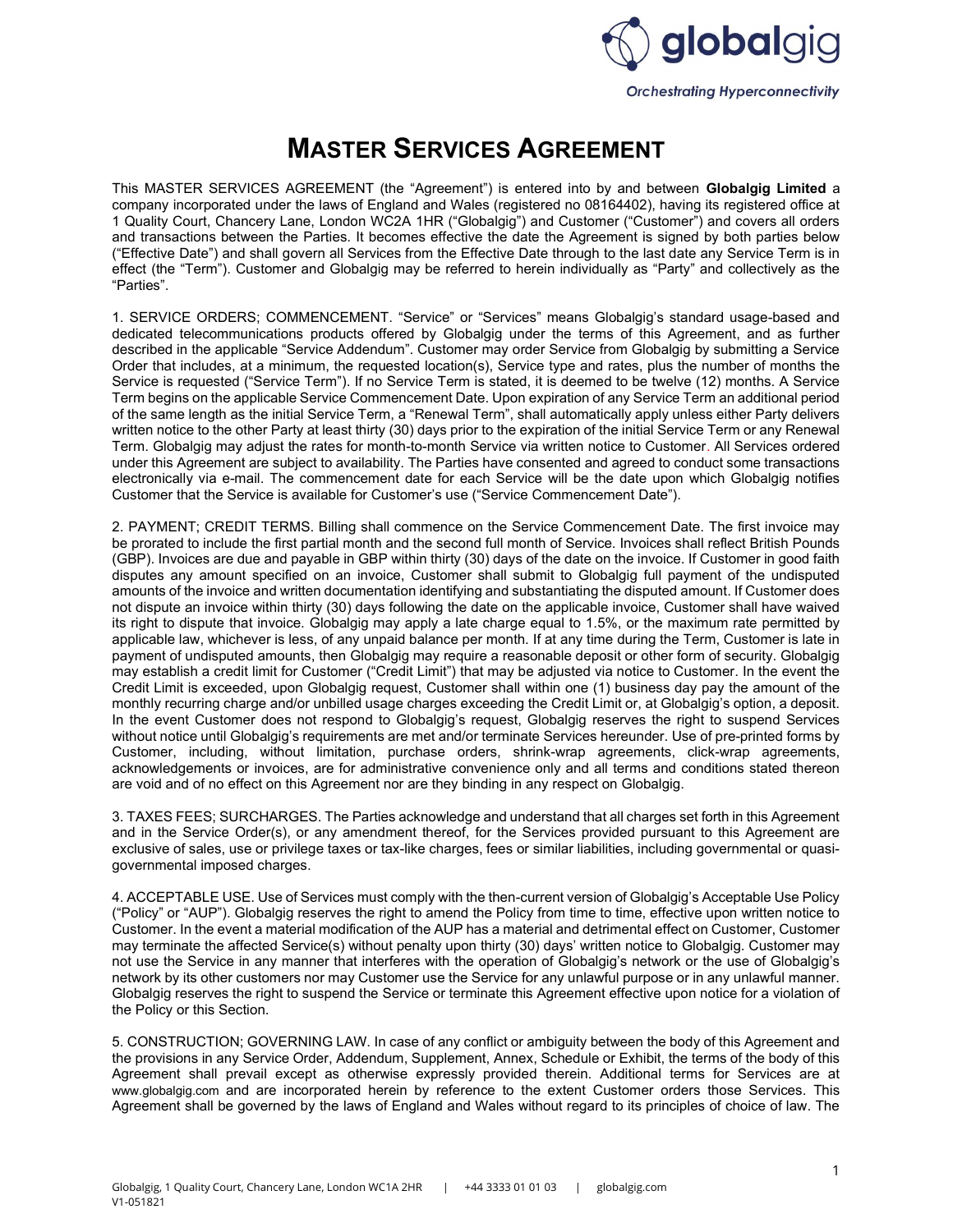

Parties consent to the exclusive jurisdiction of the courts of England and Wales and consent to waive their right to a jury trial.

## 6. TERMINATION.

A. Termination by Customer for Cause. If Globalgig fails to perform a material obligation under this Agreement and does not remedy such failure within sixty (60) days following written notice from Customer ("Globalgig Default"), Customer may terminate the affected Service or this Agreement upon thirty (30) days written notice to Globalgig without further liability except for the payment of all accrued but unpaid charges.

B. Termination by Customer for Convenience. Customer may, at any time and without cause, terminate this Agreement or any Service upon thirty (30) days written notice to Globalgig, provided the following: (i) If Customer terminates this Agreement and/or any Service prior to the applicable Service Commencement Date(s), Customer shall reimburse Globalgig for all costs of implementation of terminated Service(s) (including third party cancellation fees, if any); or (ii) If Customer terminates this Agreement and/or any Service on or after the applicable Service Commencement Date(s), Customer immediately shall pay Globalgig (a) all charges for Service(s) previously rendered, (b) non-recurring fees, and the monthly recurring fees due for the terminated Services times the number of months remaining in the applicable Service Term(s), as specified on the Service Order, and (c) if not recovered by the foregoing, reimbursement of any actual and documented termination liability payable to third parties resulting from the termination. Customer acknowledges that Globalgig will suffer damages if this Agreement is terminated prior to the expiration of the Term or any renewal term as the case may be and that the aforementioned payment is a genuine pre-estimate of liquidated damages that Globalgig will suffer and not a penalty.

C. Termination by Globalgig. Globalgig may suspend Services and/or terminate this Agreement or any Service with no further liability if (i) Customer fails to make payment as required under this Agreement and such failure remains uncorrected for five (5) days following written notice from Globalgig, (ii) Customer fails to perform any other material obligation under this Agreement and does not remedy such failure within thirty (30) days following written notice from Globalgig, or (iii) Customer violates Section 4, Acceptable Use (hereinafter collectively referred to as "Customer Default"). In the event of a Customer Default, Globalgig shall have the right to (i) suspend Service(s) to Customer; (ii) cease accepting or processing orders for Service(s); (iii) withhold delivery of Call Detail Records (CDRs) or other equivalent usage reports, if applicable; and/or (iv) terminate this Agreement or any Service. If this Agreement is terminated due to a Customer Default, Customer shall remain liable for charges outlined in Section 6.B herein. Customer agrees to pay Globalgig's reasonable expenses (including attorney and collection agency fees) incurred due to a Customer Default. In the event of bankruptcy or insolvency of Customer, or if Customer makes any assignment for the benefit of creditors or take advantage of any act or law for relief of debtors, then Globalgig shall have the right to terminate this Agreement without further obligation or liability on its part. This Agreement may be terminated, or the Services may be suspended, immediately by Globalgig in the event that Globalgig is prohibited from furnishing such Services due to any regulation and/or ruling, including modifications thereto, by any regulatory agency, legislative body or court of competent jurisdiction. In the event of any such termination or suspension due to Globalgig being prohibited from furnishing such Services pursuant to this Section 6.C, Globalgig will provide Customer as much prior notice as reasonably possible.

7. INDEMNITY. Each Party shall indemnify, defend and hold harmless the other from any claim, cost, damage, demand, liability, loss, penalty, proceeding, obligation, and/or reasonable attorney's fees ("Claim") imposed on the Party by a third party for damage to tangible property, personal injury, or death caused by that Party's negligence or wilful misconduct. Customer agrees to indemnify, defend and hold harmless Globalgig from any Claim related to content of any communication transmitted or uploaded via the Services hereunder, and from any and all Claims relating to Customer's use of Services hereunder. Customer shall make no Claim against Globalgig regarding said content, or respecting any information, product, service, software or other item(s) Customer ordered through or provided by virtue of the Internet.

8. LIMITATION OF LIABILITY. NEITHER PARTY SHALL BE LIABLE TO THE OTHER PARTY OR ANY OTHER PARTY FOR ANY INDIRECT, SPECIAL, INCIDENTAL, EXEMPLARY, RELIANCE, PUNITIVE, OR CONSEQUENTIAL DAMAGES, LOSS OF BUSINESS REVENUES OR PROFITS, LOSS OF DATA OR COSTS OF PROCUREMENT OF SUBSTITUTE SERVICES ARISING OUT OF OR RELATED TO THIS AGREEMENT, THE PERFORMANCE OF THE SERVICES OR ANY OTHER ACTIVITIES IN CONNECTION HEREWITH. FURTHERMORE, NEITHER PARTY SHALL BE LIABLE TO THE OTHER PARTY OR ANY THIRD PARTY, EITHER IN CONTRACT OR IN TORT, FOR UNAUTHORIZED ACCESS OF A PARTY'S OR THEIR USERS' NETWORK OR OTHER BREACHES OF NETWORK SECURITY, INCLUDING, BUT NOT LIMITED TO, UNAUTHORIZED ACCESS TO OR ALTERATION, THEFT OR DESTRUCTION OF FILES, PROGRAMS, PROCEDURES OR INFORMATION THROUGH ACCIDENT, FRAUDULENT MEANS OR DEVICES, OR ANY OTHER METHOD. IN NO EVENT WILL A PARTY BE LIABLE FOR ANY AMOUNT IN EXCESS OF THE AGGREGATE AMOUNT GLOBALGIG HAS COLLECTED FROM CUSTOMER.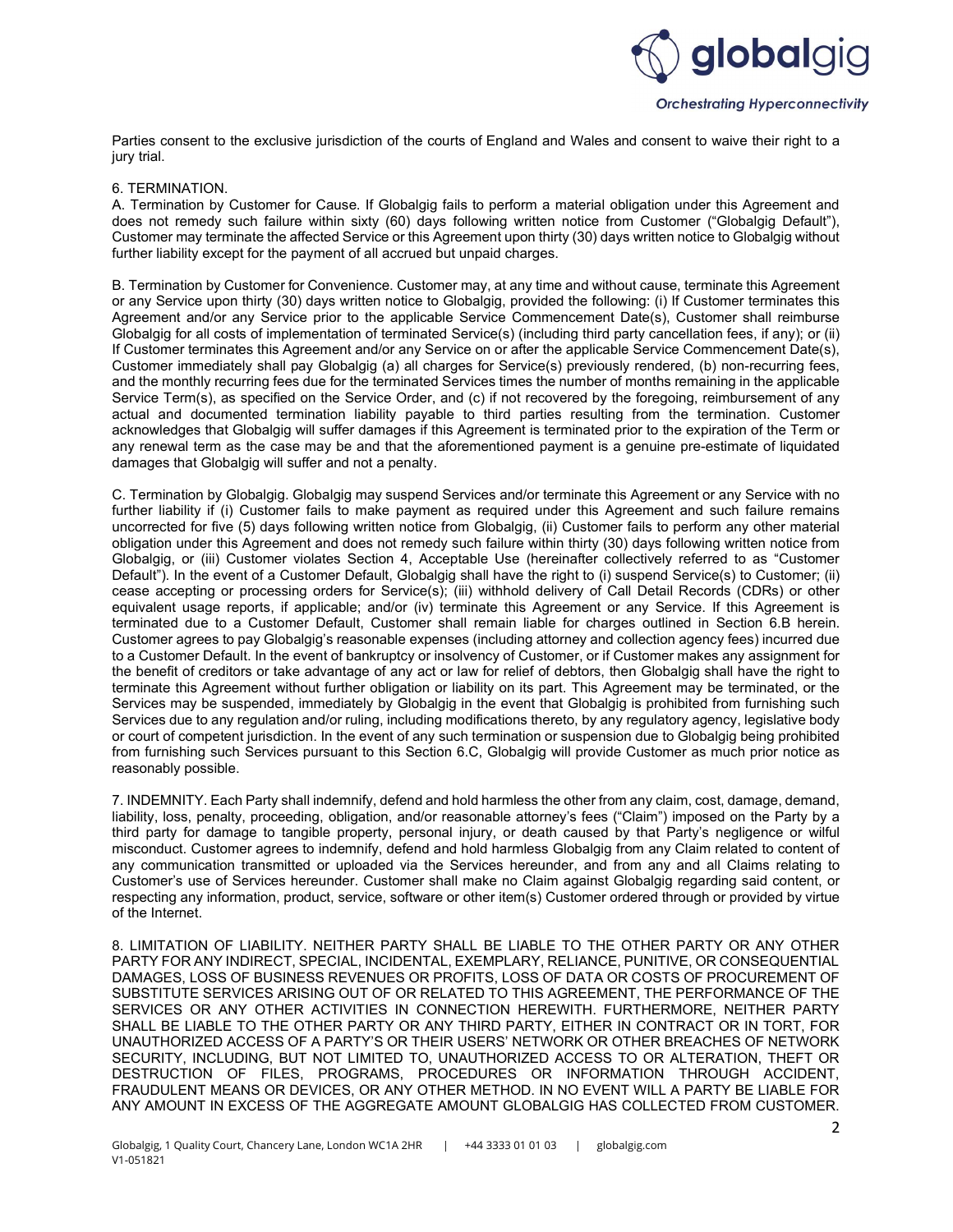

## **Orchestrating Hyperconnectivity**

ADDITIONALLY, IN NO EVENT SHALL GLOBALGIG'S THIRD-PARTY SUPPLIERS BE LIABLE TO CUSTOMER OR ANY OTHER PARTY FOR ANY LOSS ARISING OUT OF THE PROVISION OF SERVICES HEREUNDER AND CUSTOMER HEREBY WAIVES THE RIGHT TO MAKE A CLAIM AGAINST ANY SUCH SUPPLIER, EXCEPT TO THE EXTENT THAT CUSTOMER HAS SEPARATELY ESTABLISHED A CONTRACT WITH SAID SUPPLIER FOR SERVICES OR A SERVICE COMPONENT.

9. DISCLAIMER OF WARRANTIES. GLOBALGIG MAKES NO WARRANTY TO CUSTOMER OR ANY OTHER PERSON OR ENTITY, WHETHER EXPRESS, IMPLIED OR STATUTORY, AS TO THE DESCRIPTION, QUALITY, MERCHANTABILITY, COMPLETENESS OR FITNESS FOR ANY PURPOSE, OF ANY SERVICE PROVIDED HEREUNDER. IN ADDITION, CUSTOMER ACKNOWLEDGES AND AGREES THAT GLOBALGIG'S THIRD-PARTY SERVICE PROVIDERS DO NOT MAKE ANY WARRANTIES TO CUSTOMER UNDER THIS AGREEMENT AND GLOBALGIG DOES NOT MAKE ANY WARRANTIES ON BEHALF OF SUCH SERVICE PROVIDERS UNDER THIS AGREEMENT.

10. ASSIGNMENT. Neither Party may assign this Agreement without the express written consent of the other Party, which consent shall not be unreasonably withheld. However, either Party may assign the Agreement to any entity controlled by, under the same control as, or controlling said Party and in connection with any merger, consolidation, recapitalization or reorganization, involving in each case the sale of all or substantially all of the capital stock or assets of such Party or any parent, subsidiary or commonly-owned corporation of such Party without the other Party's consent, provided that (a) the assigning Party has paid all outstanding invoices in full, and (b) the assigning Party promptly notifies the other Party of such assignment or transfer. Any such assignment or transfer of a Party's rights or obligations without the other Party's consent or as permitted above shall constitute a default of a material obligation.

11. CONFIDENTIAL INFORMATION. Neither Party shall disclose any information disclosed and deemed confidential by the other Party (hereinafter referred to as "CI"). All information concerning Globalgig's traffic distributions, network maps, pricing and financial information as well as the terms of this Agreement are hereby deemed to be CI. CI may not be disclosed to any person or entity except for the recipient's employees, contractors, consultants, lenders and/or financial advisors who have a need to know and are under a duty of non-disclosure with respect to such CI. The recipient shall use the CI only for the purposes of this Agreement and shall protect it from disclosure using at least the same degree of care used to protect its own CI, but in no event less than a reasonable degree of care. The term "CI" does not include any information which: (i) was already known by the receiving Party (ii) becomes publicly known through no wrongful act of the receiving Party; or (iii) is independently acquired without violating any of the obligations under this Agreement. Further, the recipient may disclose CI pursuant to a judicial or governmental request, requirement, or order. CI shall remain the property of the disclosing Party and shall be returned to the disclosing Party or destroyed upon request of the disclosing Party. The Parties agree that an impending or existing violation of these confidentiality provisions may cause the disclosing Party irreparable injury for which it would have no adequate remedy at law, and agree that the disclosing Party may be entitled to seek immediate injunctive relief (with no requirement of posting a bond or surety) prohibiting such violation, in addition to any other rights and remedies available to it.

12. USE OF NAME. Each Party may use the other's name and logo in sales presentations or promotional material including websites, or during calls with financial analysts, industry analysts or investors during the Term, but only for the purpose of identifying Customer as an Globalgig customer and identifying Globalgig as a supplier to or partner of Customer. Without the other Party's prior written consent, neither Party shall refer to itself as an authorized representative of the other Party or use the other Party's logos, trademarks, service marks, carrier identification codes (CICs), or any variation thereof in any advertising or other promotional materials, or in any activity using or displaying the other Party's name or service(s) to be provided hereunder. Each Party agrees to change or correct at its own expense any material or activity the affected Party determines to be inaccurate, misleading or otherwise objectionable under this Section.

13. FORCE MAJEURE. Neither Party shall be deemed in default of this Agreement if and to the extent that such Party's performance is delayed or prevented due to Force Majeure. "Force Majeure" means an occurrence that is beyond the reasonable control of the Party affected and occurs without its fault or negligence, including acts of God, fire, explosion, vandalism, terrorism, cable cuts not caused by Globalgig or its subcontractor, flood, storm, or other similar catastrophe, any law, order, regulation, direction, action or request of any governmental entity or court or civil or military authority having jurisdiction over either Party, national emergencies, insurrections, riots, wars, or the strikes, lock outs and/or work stoppages of third parties. In the event that Globalgig is unable to provide Service (or a component thereof) due a to Force Majeure event and it is commercially impracticable to restore Services to its original state, Globalgig may, upon thirty (30) days' written notice, terminate the affected Service (or component thereof) without further obligation or liability of either Party.